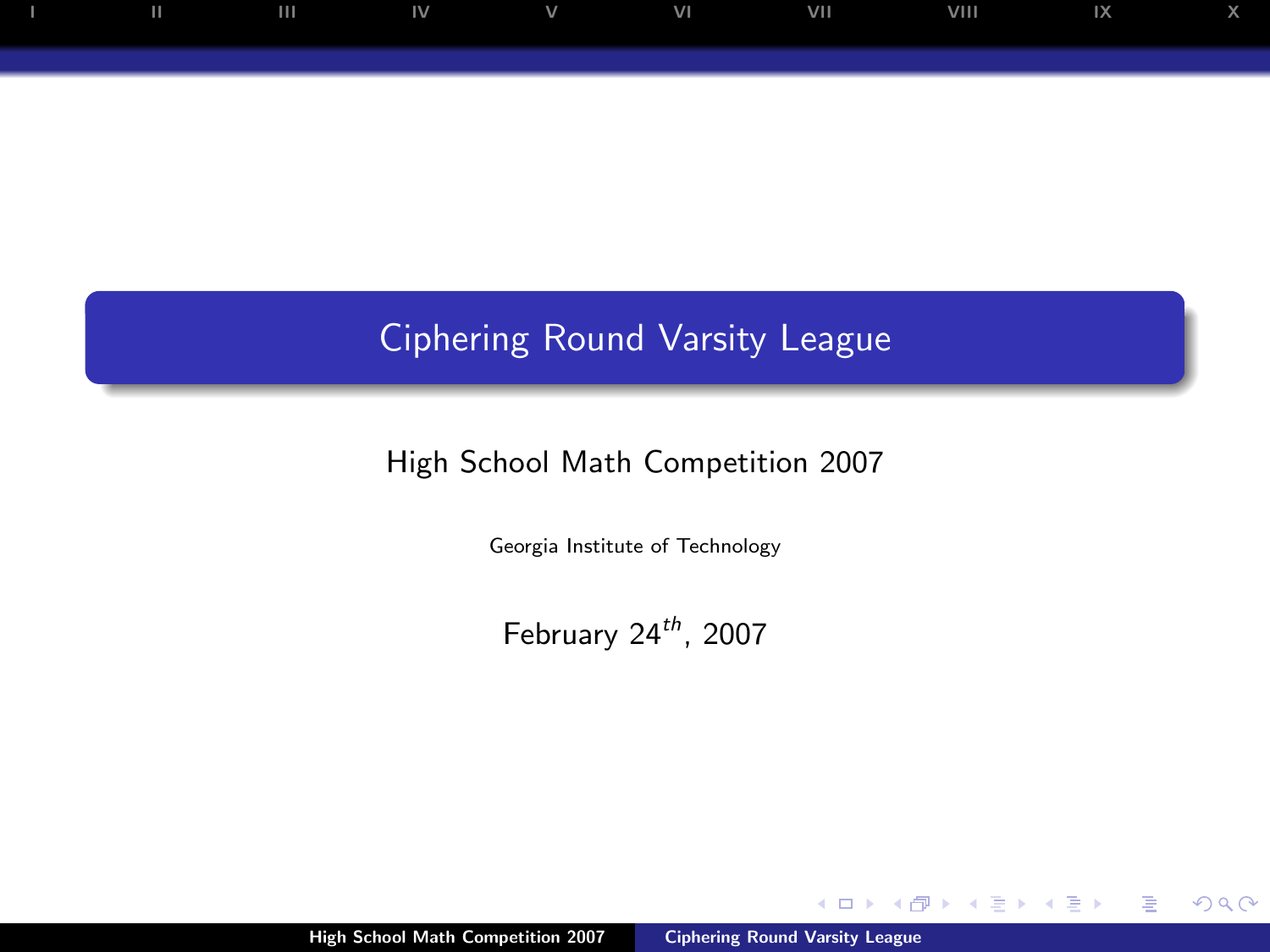|              | $\mathbf{H}$ | $\mathbf{H}$ | <b>IV</b> | $\vee$ | VI | VII | VIII | 1X |  |
|--------------|--------------|--------------|-----------|--------|----|-----|------|----|--|
| Problem $#1$ |              |              |           |        |    |     |      |    |  |

Calculate the sum in closed form of

$$
\frac{1}{2!}+\frac{2}{3!}+\frac{3}{4!}+\cdots+\frac{n}{(n+1)!}.
$$

 $4$  ロ )  $4$  何 )  $4$  ミ )  $4$   $3$   $\rightarrow$ 

<span id="page-1-0"></span> $2990$ 

÷.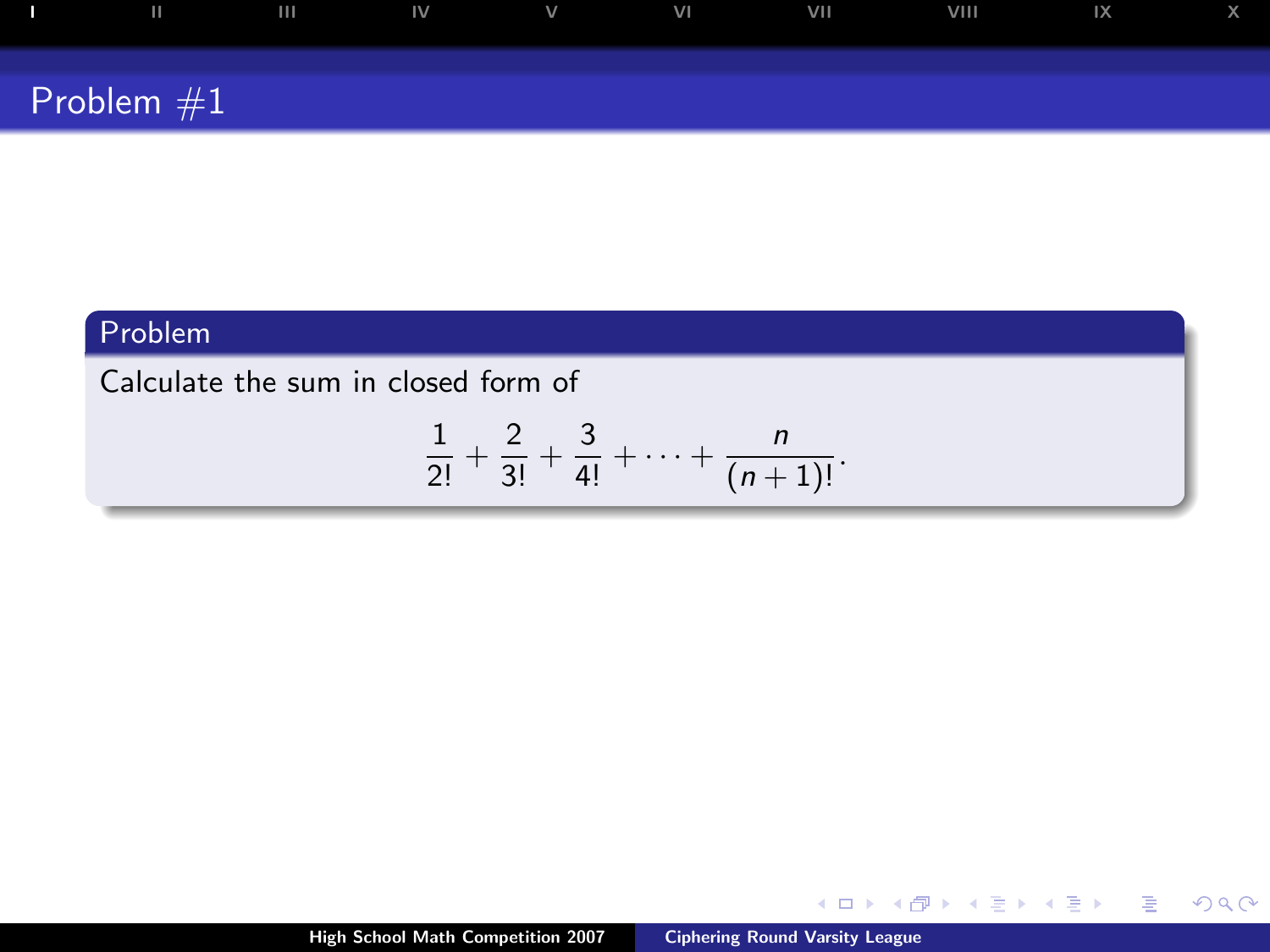|              | $\mathbf{H}$ | $\mathbf{H}$ | <b>IV</b> | $\vee$ | VI | VII | VIII | 1X |  |
|--------------|--------------|--------------|-----------|--------|----|-----|------|----|--|
| Problem $#1$ |              |              |           |        |    |     |      |    |  |

### Calculate the sum in closed form of

$$
\frac{1}{2!}+\frac{2}{3!}+\frac{3}{4!}+\cdots+\frac{n}{(n+1)!}.
$$

#### Answer

$$
1-\frac{1}{n!}
$$

 $4$  ロ )  $4$   $6$  )  $4$   $3$  )  $4$   $3$   $4$   $3$   $4$ 

 $OQ$ 目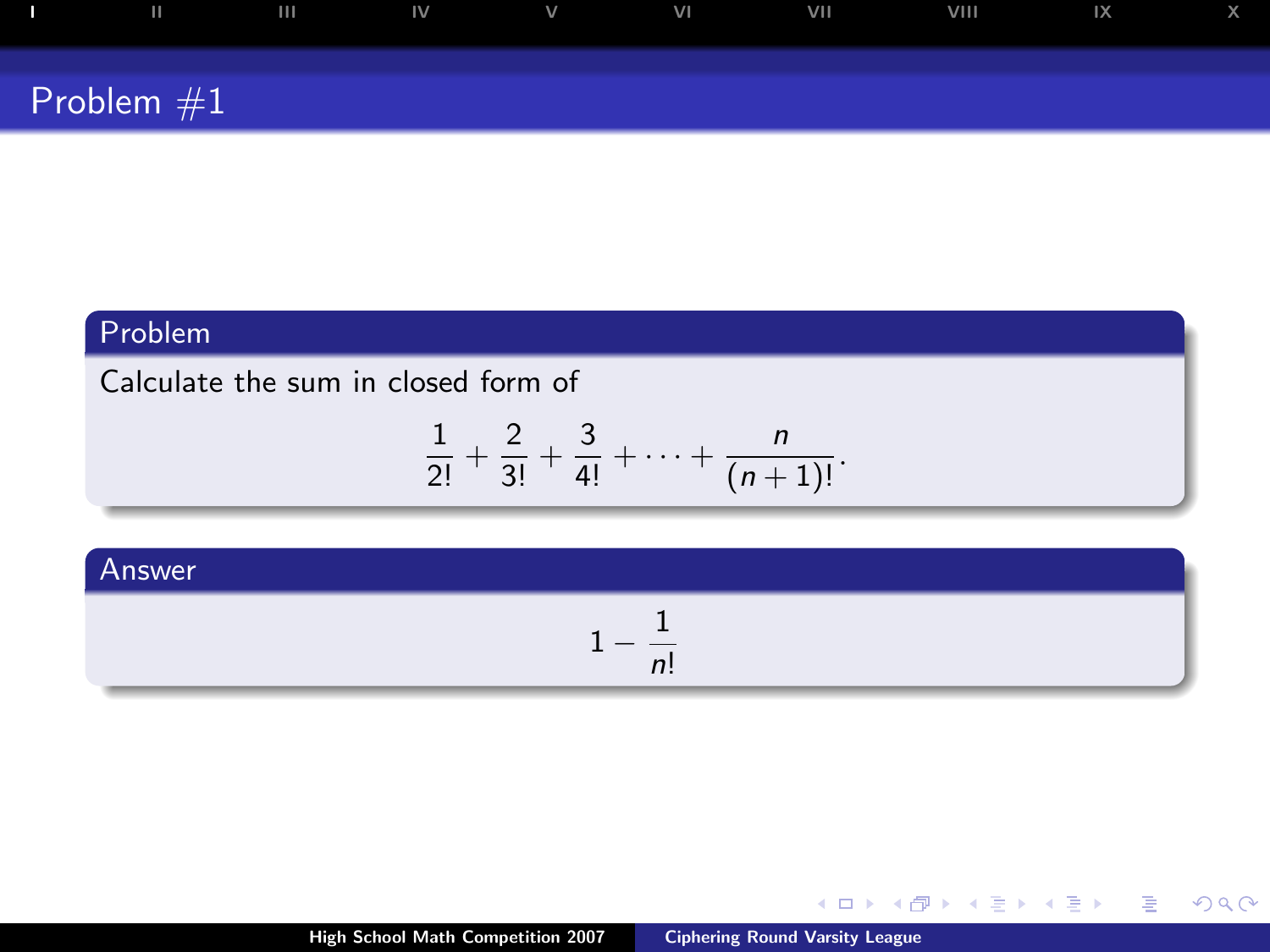

If  $C_1$  and  $C_2$  are concentric circles and  $\ell$  is a line intersecticng  $C_1$  at A and B, and is tangent to  $C_2$ . If  $AB = 2$ . What is the area of the area of the annular region between the circles?

 $-10.5$ 

 $QQ$ 

<span id="page-3-0"></span>∍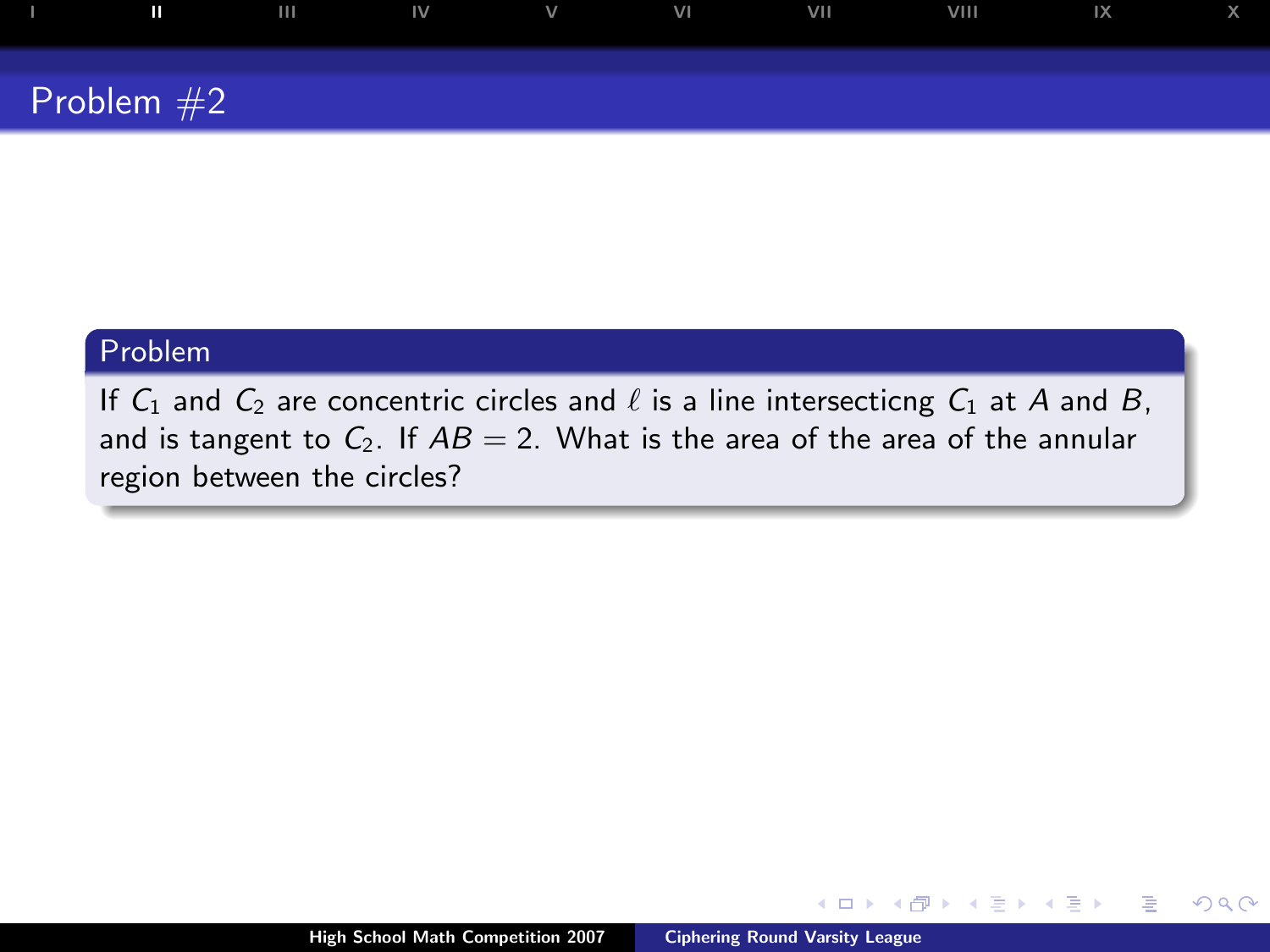# [I](#page-1-0) [II](#page-3-0) [III](#page-5-0) [IV](#page-7-0) [V](#page-9-0) [VI](#page-11-0) [VII](#page-13-0) [VIII](#page-15-0) [IX](#page-17-0) [X](#page-19-0) Problem #2

#### Problem

If  $C_1$  and  $C_2$  are concentric circles and  $\ell$  is a line intersecticng  $C_1$  at A and B, and is tangent to  $C_2$ . If  $AB = 2$ . What is the area of the area of the annular region between the circles?

#### Answer

π

4日)

 $QQ$ 

э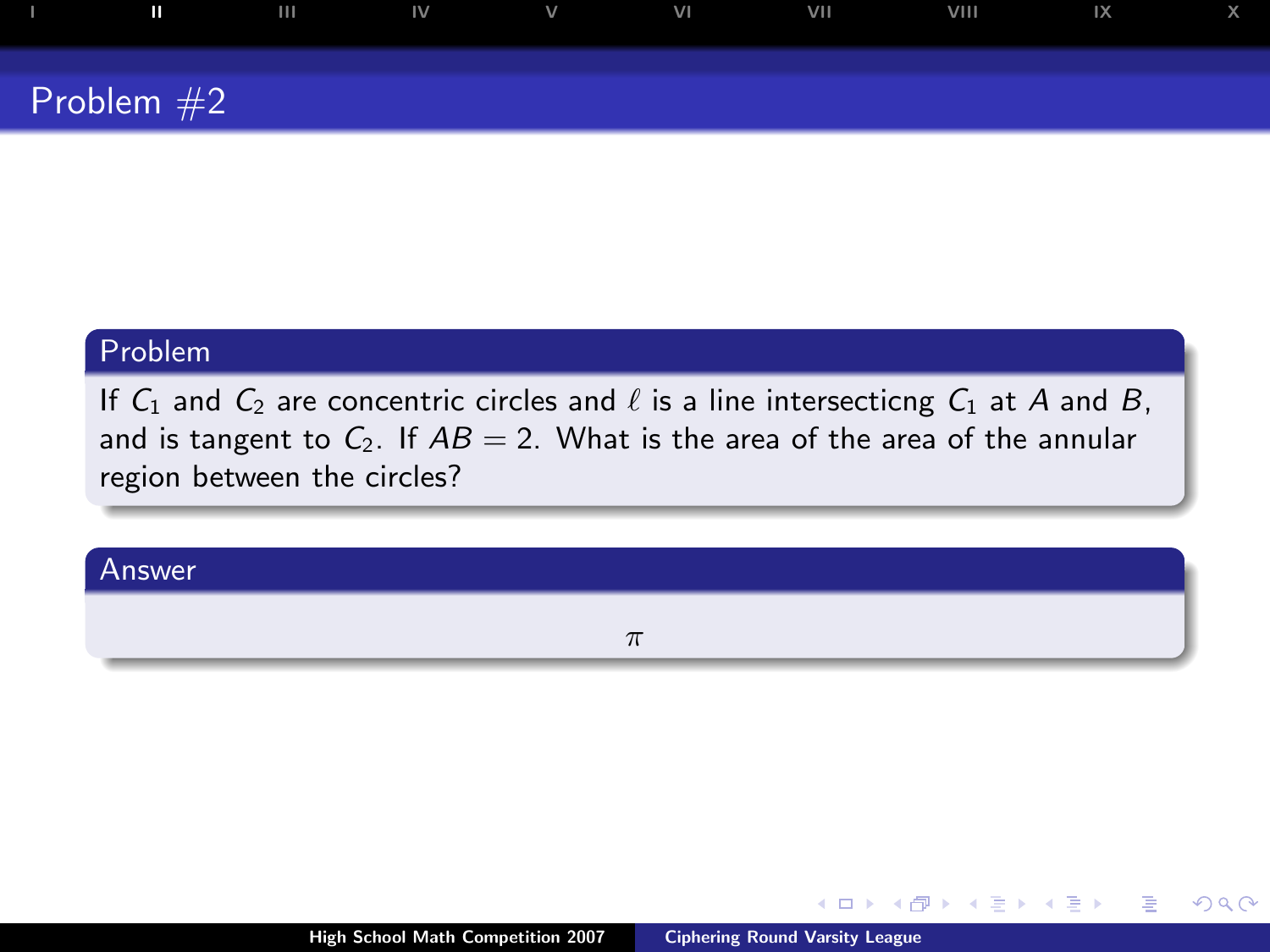# [I](#page-1-0) [II](#page-3-0) [III](#page-5-0) [IV](#page-7-0) [V](#page-9-0) [VI](#page-11-0) [VII](#page-13-0) [VIII](#page-15-0) [IX](#page-17-0) [X](#page-19-0) Problem #3

#### Problem

After a typist had written ten letters and had addressed the ten corresponding envelopes, a careless mailing clerk inserted the letters in the envelopes at random, one letter per envelope. What is the probability that exactly nine letters were inserted in the proper envelope?

 $\leftarrow$ 

<span id="page-5-0"></span> $2Q$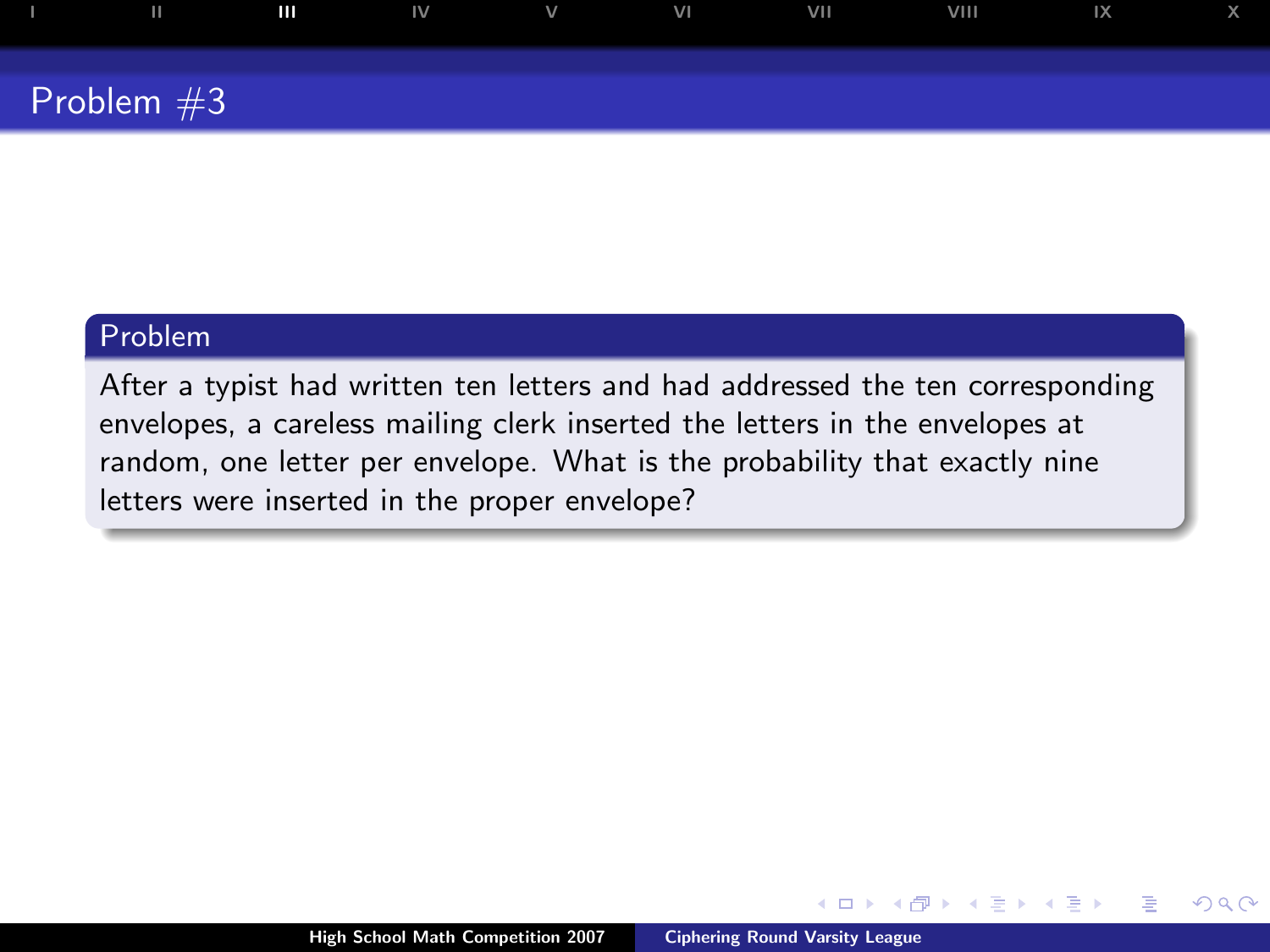# [I](#page-1-0) [II](#page-3-0) [III](#page-5-0) [IV](#page-7-0) [V](#page-9-0) [VI](#page-11-0) [VII](#page-13-0) [VIII](#page-15-0) [IX](#page-17-0) [X](#page-19-0) Problem #3

#### Problem

After a typist had written ten letters and had addressed the ten corresponding envelopes, a careless mailing clerk inserted the letters in the envelopes at random, one letter per envelope. What is the probability that exactly nine letters were inserted in the proper envelope?

#### Answer

0

 $-10.5$ 

 $2Q$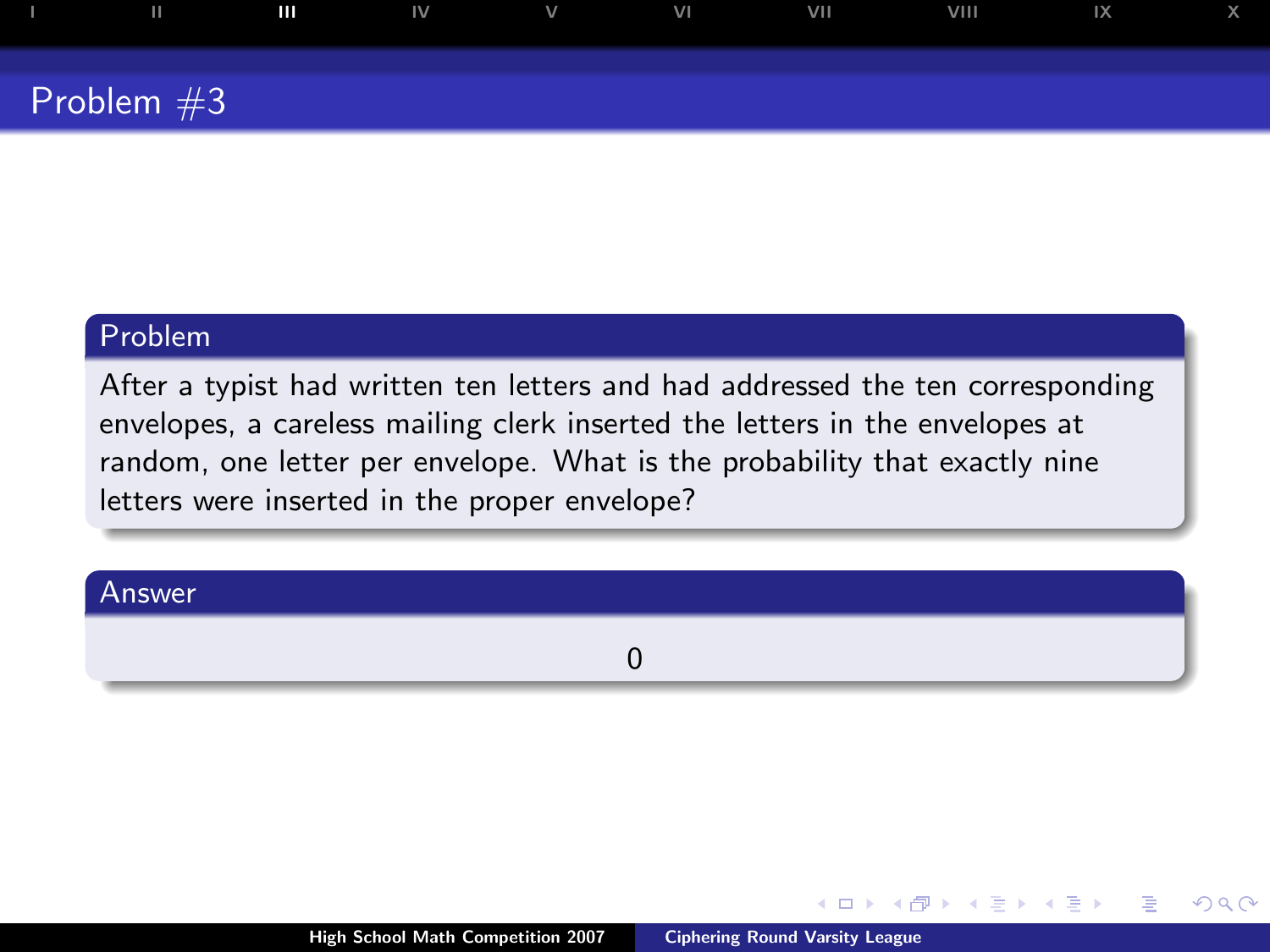| $\mathbf{H}$ | $\mathbf{H}$ | IV. | $\vee$ | VI | VII | <b>VIII</b> | IX |  |
|--------------|--------------|-----|--------|----|-----|-------------|----|--|
| Problem $#4$ |              |     |        |    |     |             |    |  |

How many negative roots does the equation  $x^4 - 5x^3 - 4x^2 - 7x + 4 = 0$  have?

 $\leftarrow$   $\Box$   $\rightarrow$ 

イ押 トラミチ マミト

<span id="page-7-0"></span> $299$ 

G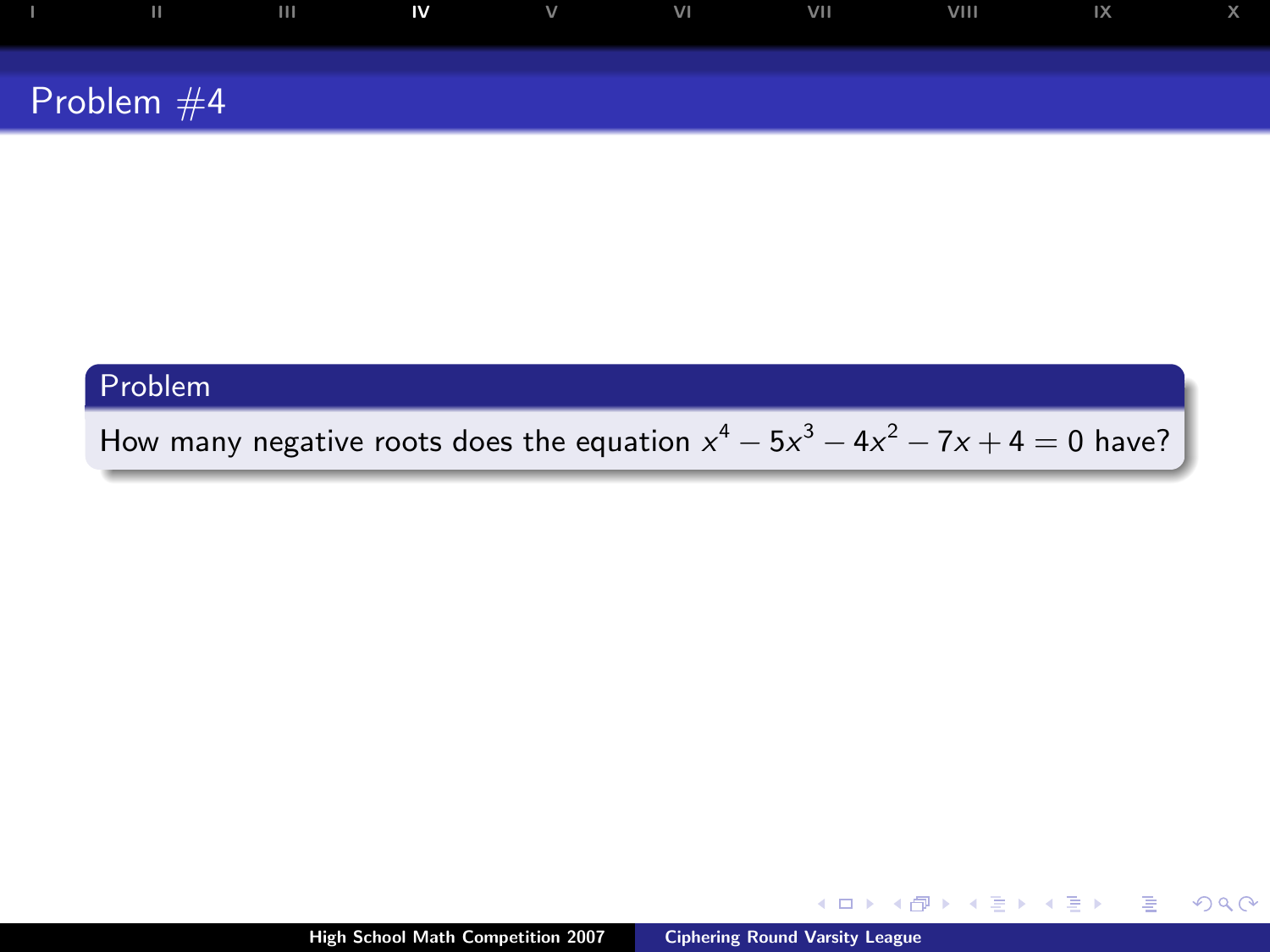| п            | $\mathbf{H}$ | IV | V | VI | VII | VIII | IX |  |
|--------------|--------------|----|---|----|-----|------|----|--|
| Problem $#4$ |              |    |   |    |     |      |    |  |

How many negative roots does the equation  $x^4 - 5x^3 - 4x^2 - 7x + 4 = 0$  have?

| Answer |      |
|--------|------|
|        | None |

 $\leftarrow$   $\Box$   $\rightarrow$ 

 $\leftarrow$   $\Box$ 

医毛囊 医牙骨膜炎

G

 $299$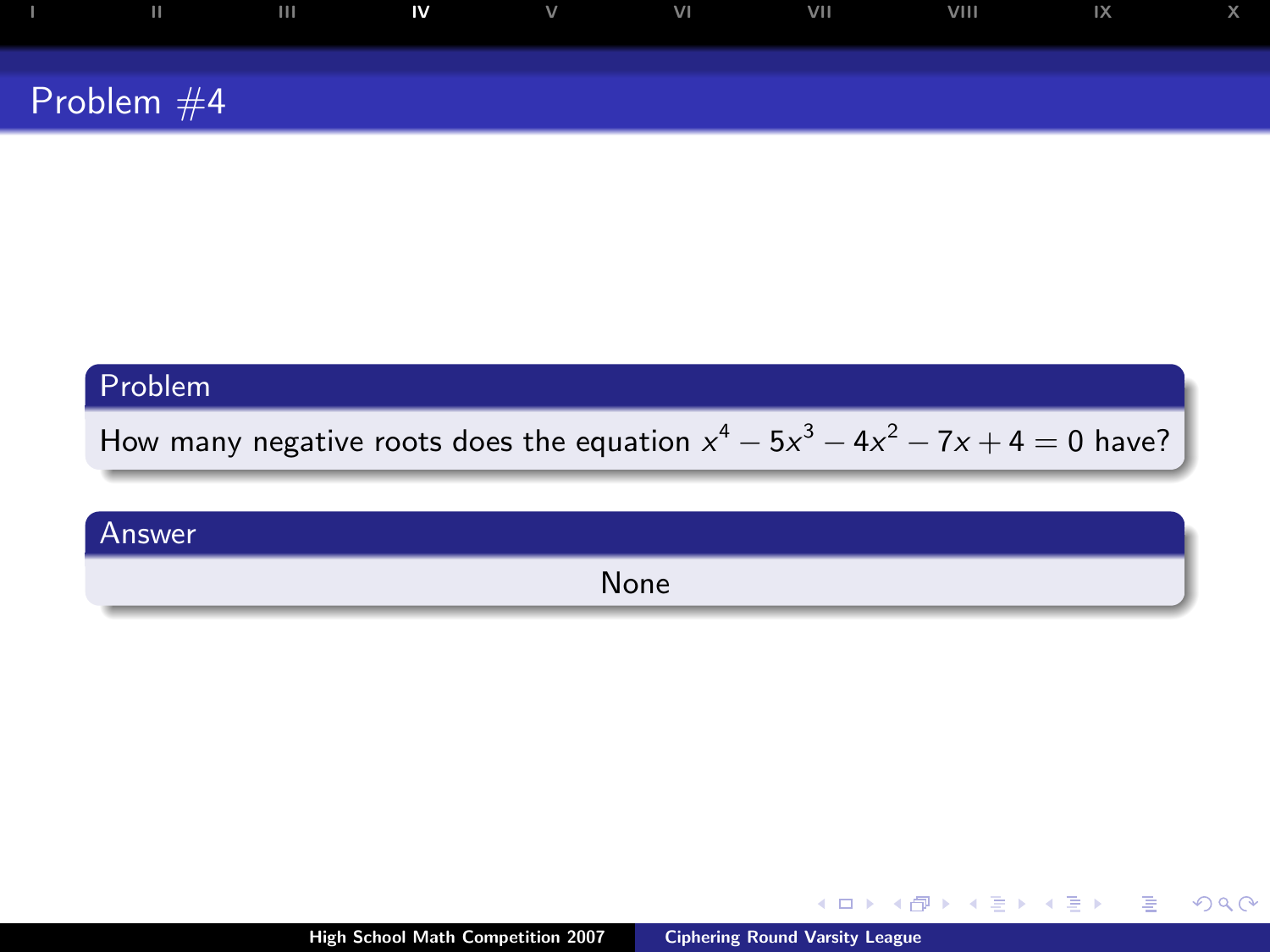

Suppose that  $p$  is strictly 0 and 15. For values of  $x$  between  $p$  and 15 (inclusive), find the smallest value of  $f(x)$  is given by

$$
f(x) = |x - p| + |x - 15| + |x - p - 15|.
$$

 $\leftarrow$ 

 $2Q$ 

<span id="page-9-0"></span>∍

Þ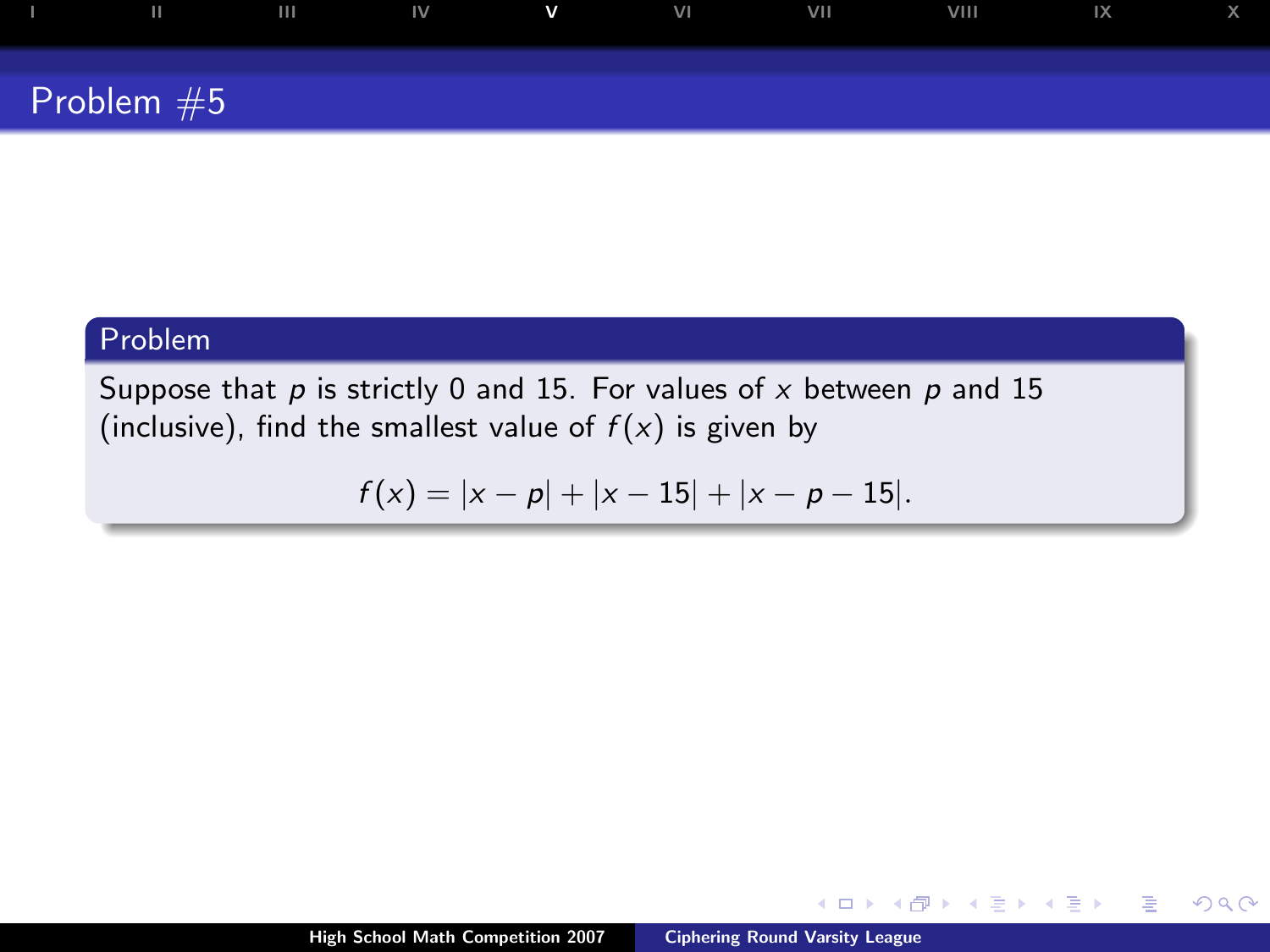| Ш            | . m | IV | $\mathbf v$ | VI | <b>VIII</b> | <b>VIII</b> | $\mathsf{I} \mathsf{X}$ |  |
|--------------|-----|----|-------------|----|-------------|-------------|-------------------------|--|
| Problem $#5$ |     |    |             |    |             |             |                         |  |

Suppose that  $p$  is strictly 0 and 15. For values of  $x$  between  $p$  and 15 (inclusive), find the smallest value of  $f(x)$  is given by

$$
f(x) = |x - p| + |x - 15| + |x - p - 15|.
$$

#### Answer

15

4日)

Þ

モミト

.

 $2Q$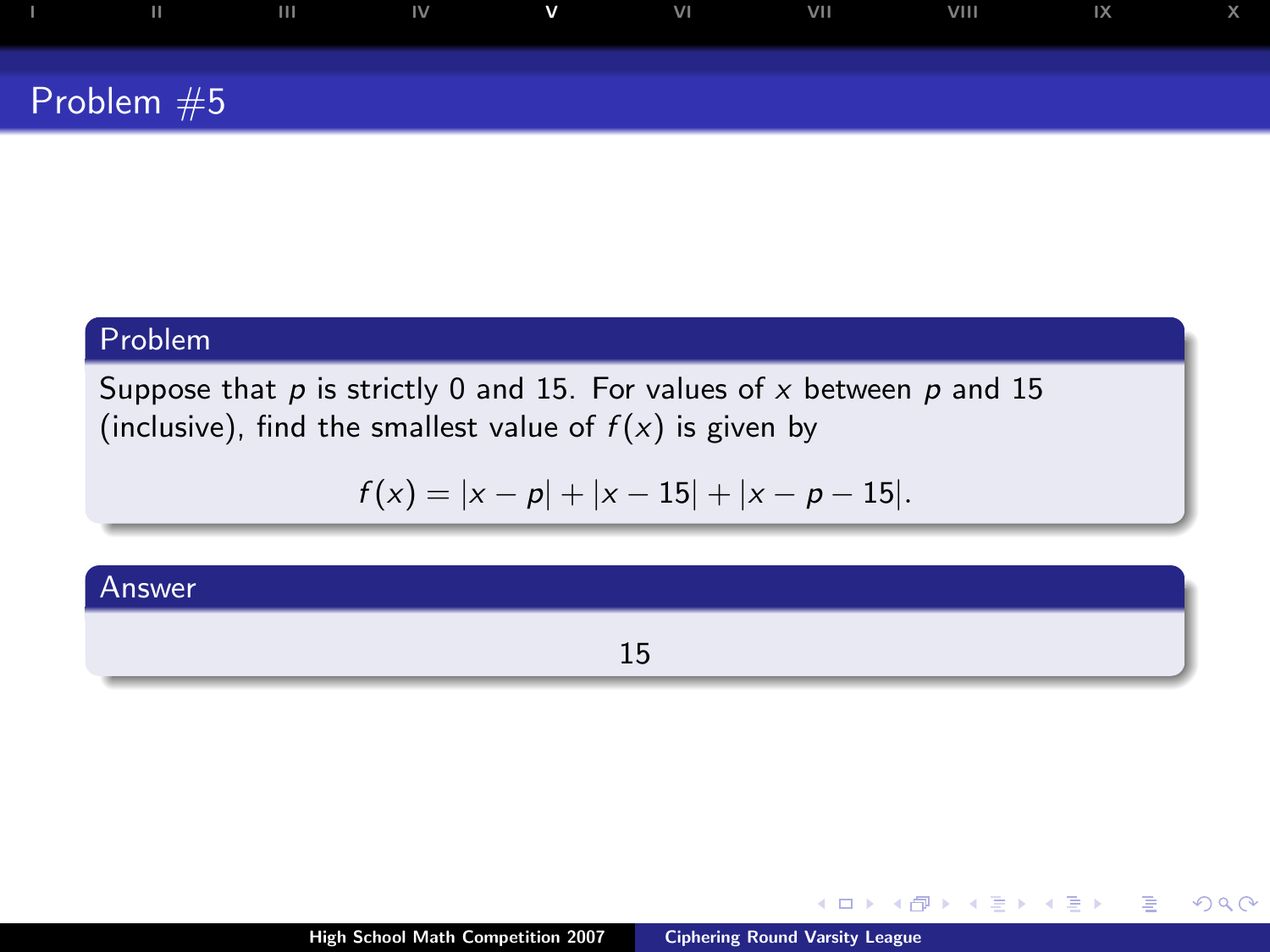| $\mathbf{H}$ | $\blacksquare$ | $\overline{\mathsf{IV}}$ | $\mathbf{v}$ | V <sub>1</sub> | VII | VIII | $\overline{X}$ |  |
|--------------|----------------|--------------------------|--------------|----------------|-----|------|----------------|--|
|              |                |                          |              |                |     |      |                |  |
| Problem $#6$ |                |                          |              |                |     |      |                |  |

Which is larger,  $\sqrt[8]{8!}$  or  $\sqrt[9]{9!}$  ?

<span id="page-11-0"></span> $299$ 

目

イロン イ伊 メ イヨン イヨン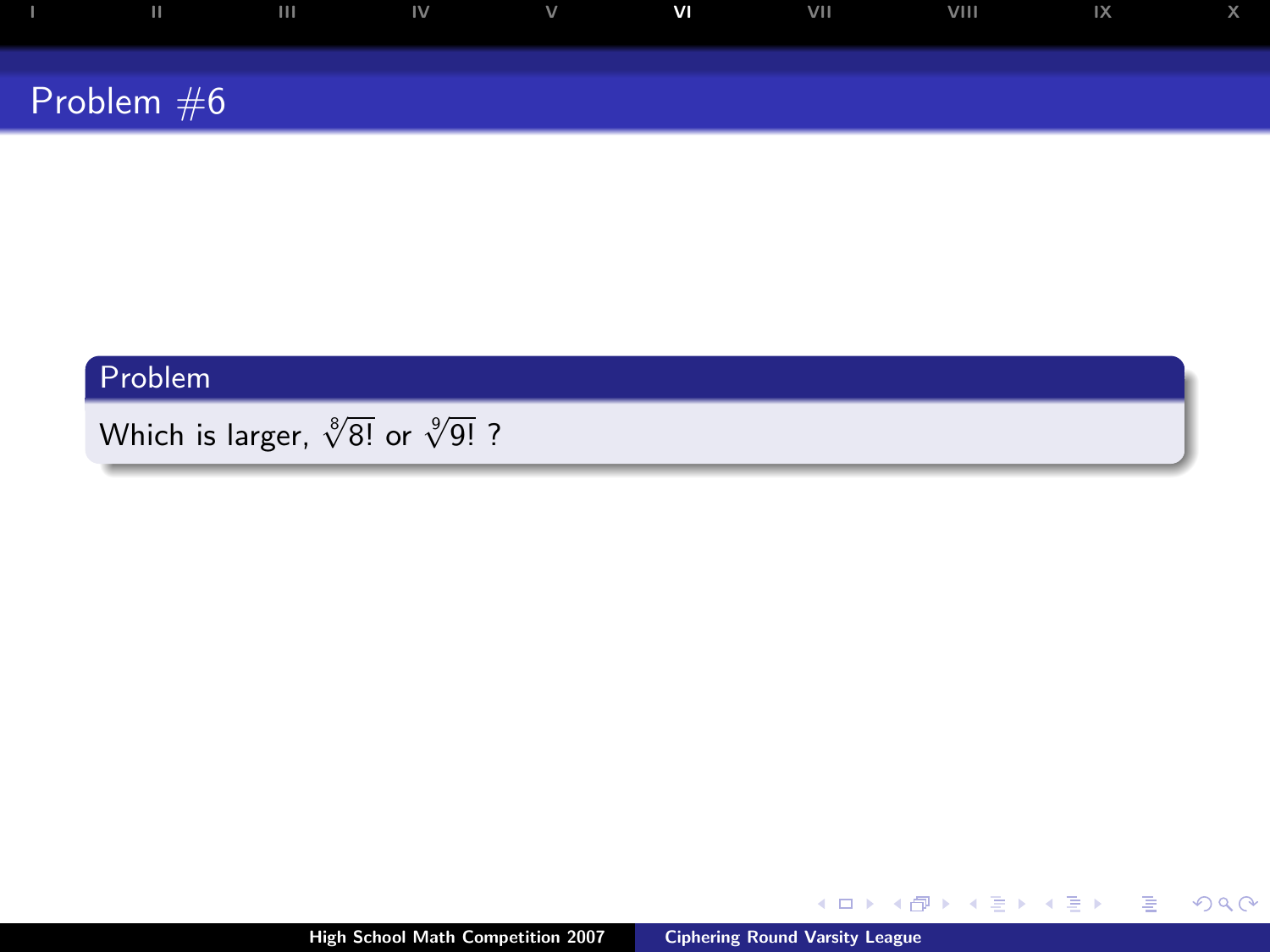| ш            | $\mathbf{I}$ $\mathbf{I}$ $\mathbf{V}$ | V | <b>VI</b> | VII | VIII | $\mathsf{I}$ $\mathsf{X}$ |  |
|--------------|----------------------------------------|---|-----------|-----|------|---------------------------|--|
|              |                                        |   |           |     |      |                           |  |
| Problem $#6$ |                                        |   |           |     |      |                           |  |

Which is larger,  $\sqrt[8]{8!}$  or  $\sqrt[9]{9!}$  ?

#### Answer

 $\sqrt[8]{8!} < \sqrt[9]{9!}$ 

 $2990$ 

目

イロン イ伊 メ イヨン イヨン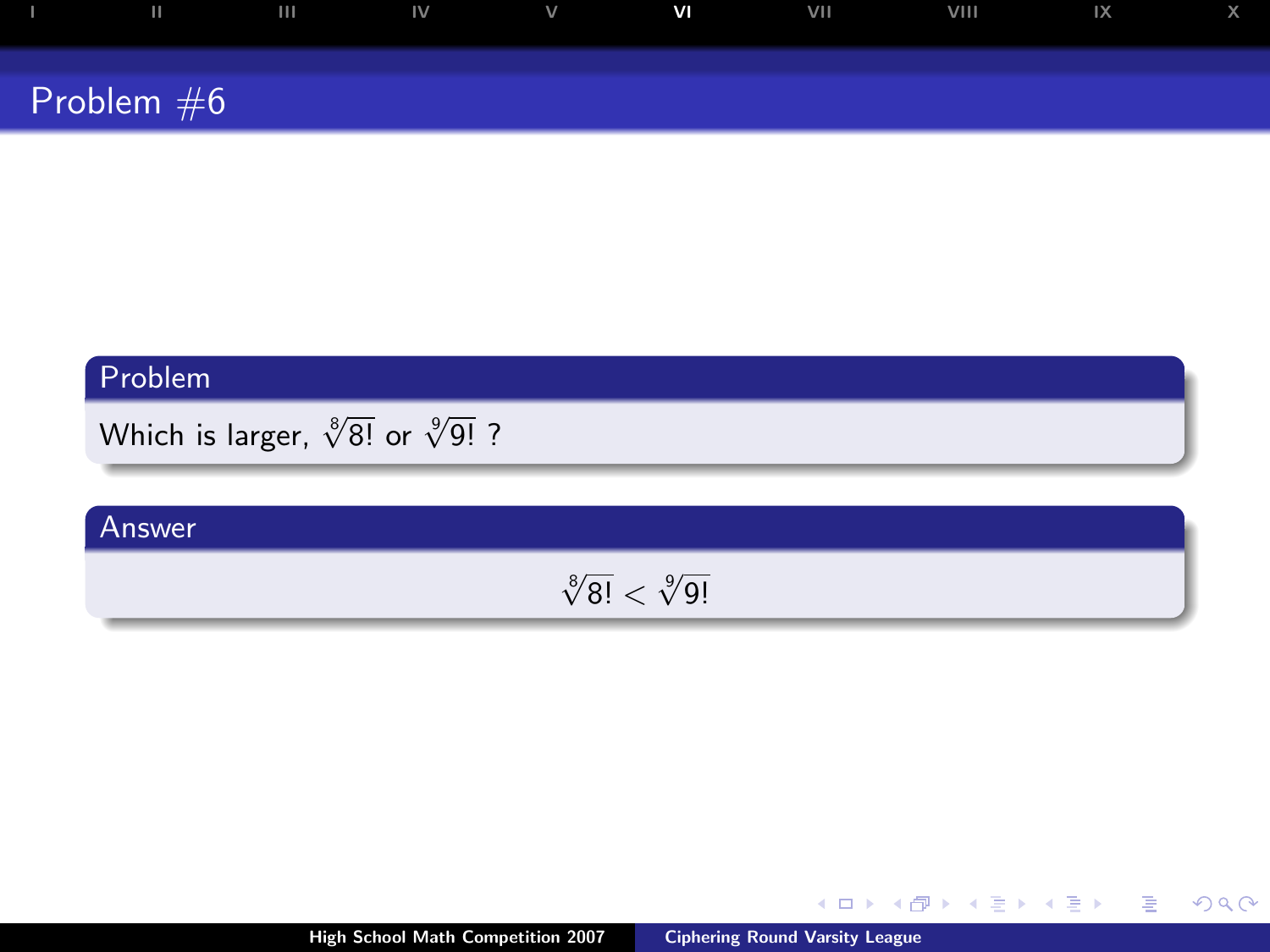| $\mathbf{H}$ | $\mathbf{H}$ | IV. | v | VI | VII | VIII | $\mathsf{I} \mathsf{X}$ |  |
|--------------|--------------|-----|---|----|-----|------|-------------------------|--|
| Problem $#7$ |              |     |   |    |     |      |                         |  |

Find an integer value of  $n$  such that

$$
\sqrt{\frac{5n-2}{n+3}}
$$

is also an integer.

 $\leftarrow$   $\Box$ 

 $299$ 

<span id="page-13-0"></span>∍

Þ

∍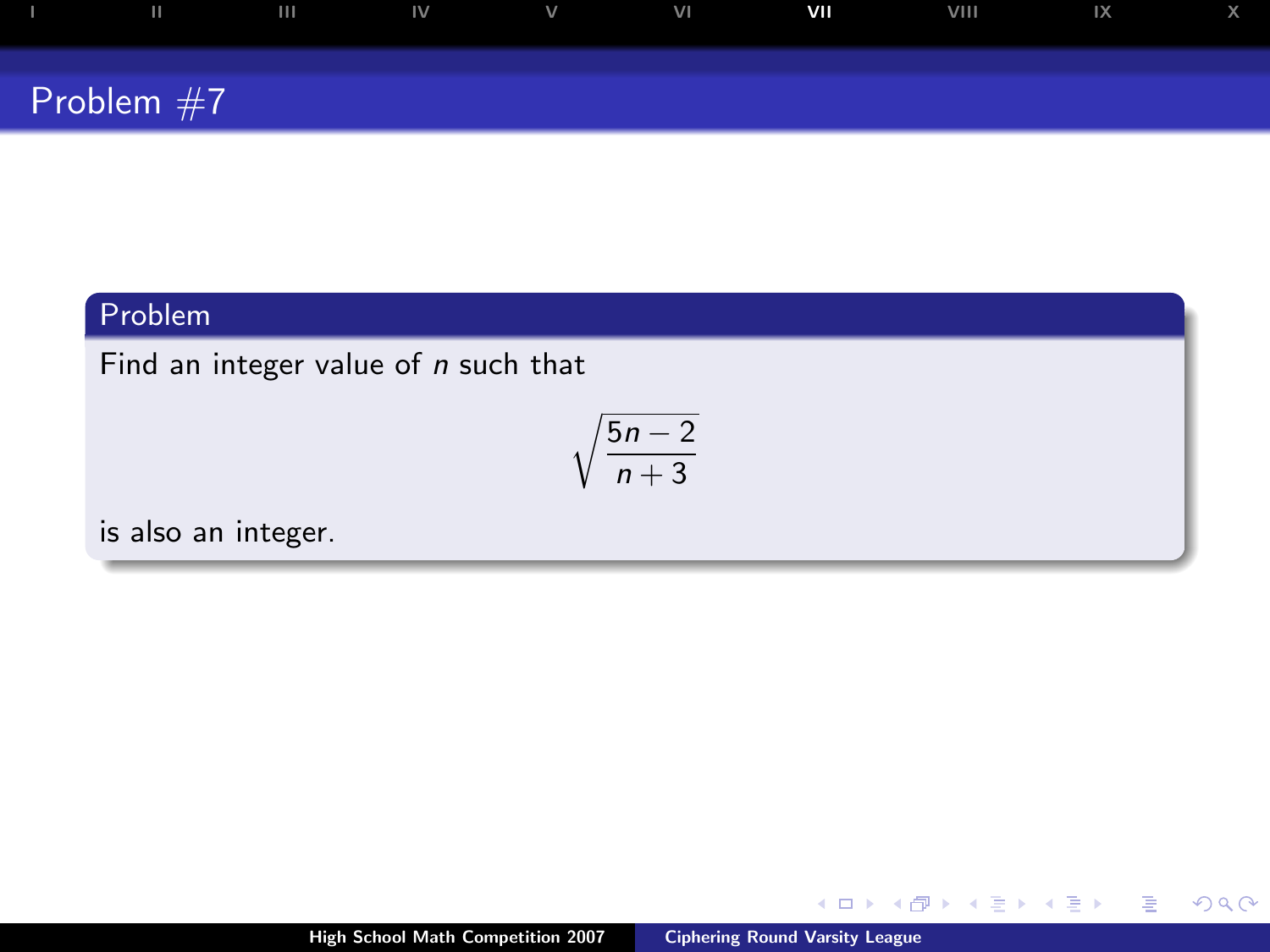| $\mathbf{H}$ | $\mathbf{H}$ | IV. | v | VI | VII | VIII | $\mathsf{I} \mathsf{X}$ |  |
|--------------|--------------|-----|---|----|-----|------|-------------------------|--|
| Problem $#7$ |              |     |   |    |     |      |                         |  |

Find an integer value of  $n$  such that

$$
\sqrt{\frac{5n-2}{n+3}}
$$

is also an integer.

| Answer |        |
|--------|--------|
|        | $n=14$ |

 $\leftarrow$   $\Box$ 

 $299$ 

∍

Þ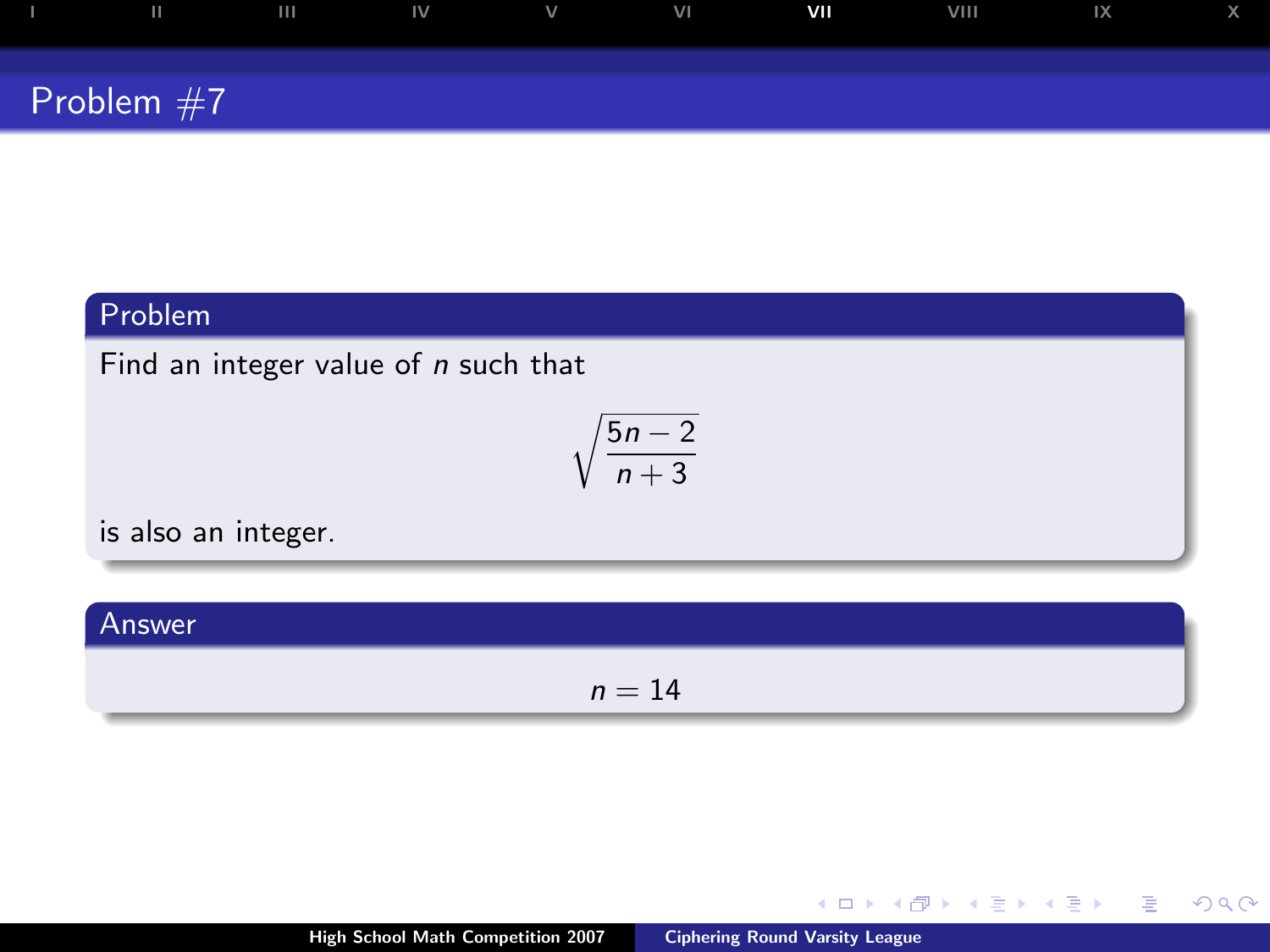| ш            | $\overline{111}$ | $\sim$ IV | $\mathsf{V}$ | VI | VII | VIII | 1X |  |
|--------------|------------------|-----------|--------------|----|-----|------|----|--|
|              |                  |           |              |    |     |      |    |  |
| Problem $#8$ |                  |           |              |    |     |      |    |  |

# Problem Find the value of  $\cos^4 \frac{\pi}{24} - \sin^4 \frac{\pi}{24}$ .

4日下 → 伊 ▶ <span id="page-15-0"></span> $2990$ 

Ε

 $\rightarrow \equiv$ 

∢ 重 ≯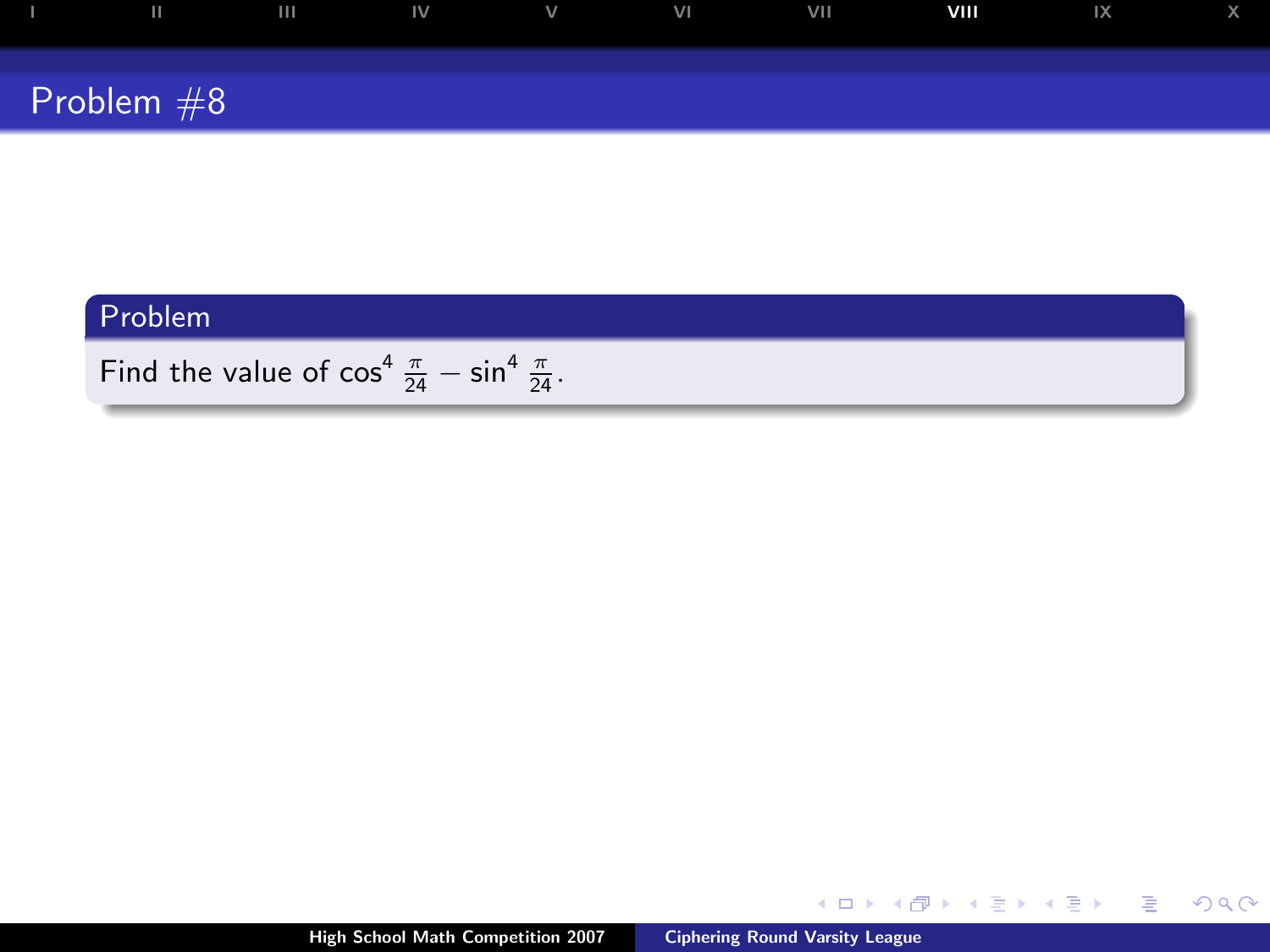| Ш            | $\mathbf{H}$ | $\mathbf{N}$ | $\vee$ | VI | VII | VIII | 1X |  |
|--------------|--------------|--------------|--------|----|-----|------|----|--|
| Problem $#8$ |              |              |        |    |     |      |    |  |

Find the value of  $\cos^4 \frac{\pi}{24} - \sin^4 \frac{\pi}{24}$ .

#### Answer

$$
\cos^4 \frac{\pi}{24} - \sin^4 \frac{\pi}{24} = \frac{\sqrt{6} + \sqrt{2}}{4}
$$
  
= 
$$
\frac{\sqrt{\sqrt{3} + 1}}{2}
$$

K ロ ▶ K 個 ▶ K 결 ▶ K 결 ▶

目  $200$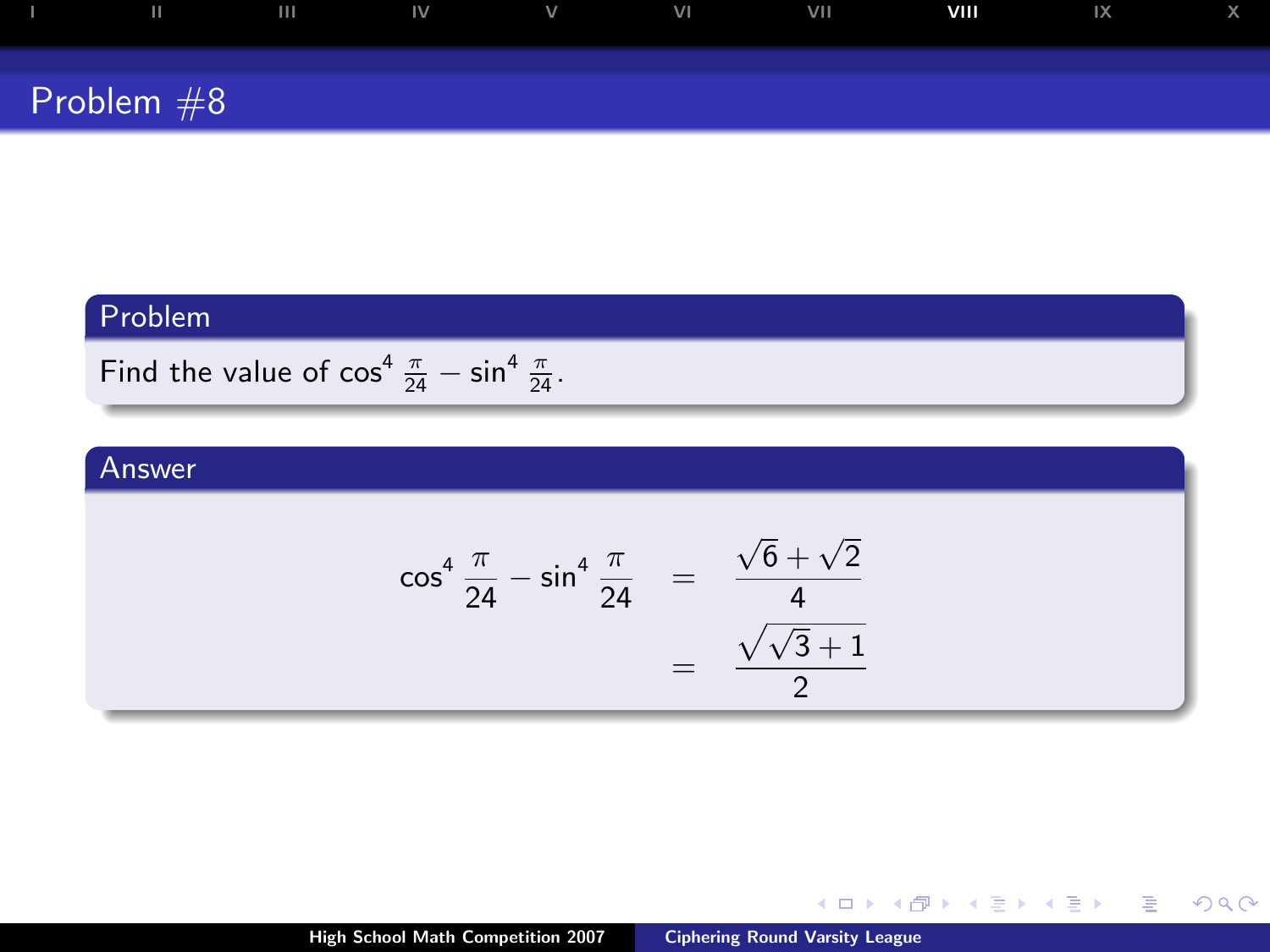# [I](#page-1-0) [II](#page-3-0) [III](#page-5-0) [IV](#page-7-0) [V](#page-9-0) [VI](#page-11-0) [VII](#page-13-0) [VIII](#page-15-0) **[IX](#page-17-0)** [X](#page-19-0) Problem #9

#### Problem

Bob and Alice are standing next to each other, each holding a sign with three statements written upon it. Bob's sign says

- (a) Exactly one of her statements is wrong.
- $(b)$  Exactly two of her statements are wrong.
- $(c)$  Exactly three of her statements are wrong.

On the other hand, Alice's sign says:

- (a) Exactly one of his statements is right.
- $(b)$  Exactly two of his statements are right.
- $(c)$  Exactly three of his statements are right.

Exactly how many true statements are there, total, on the two signs?

<span id="page-17-0"></span>つへへ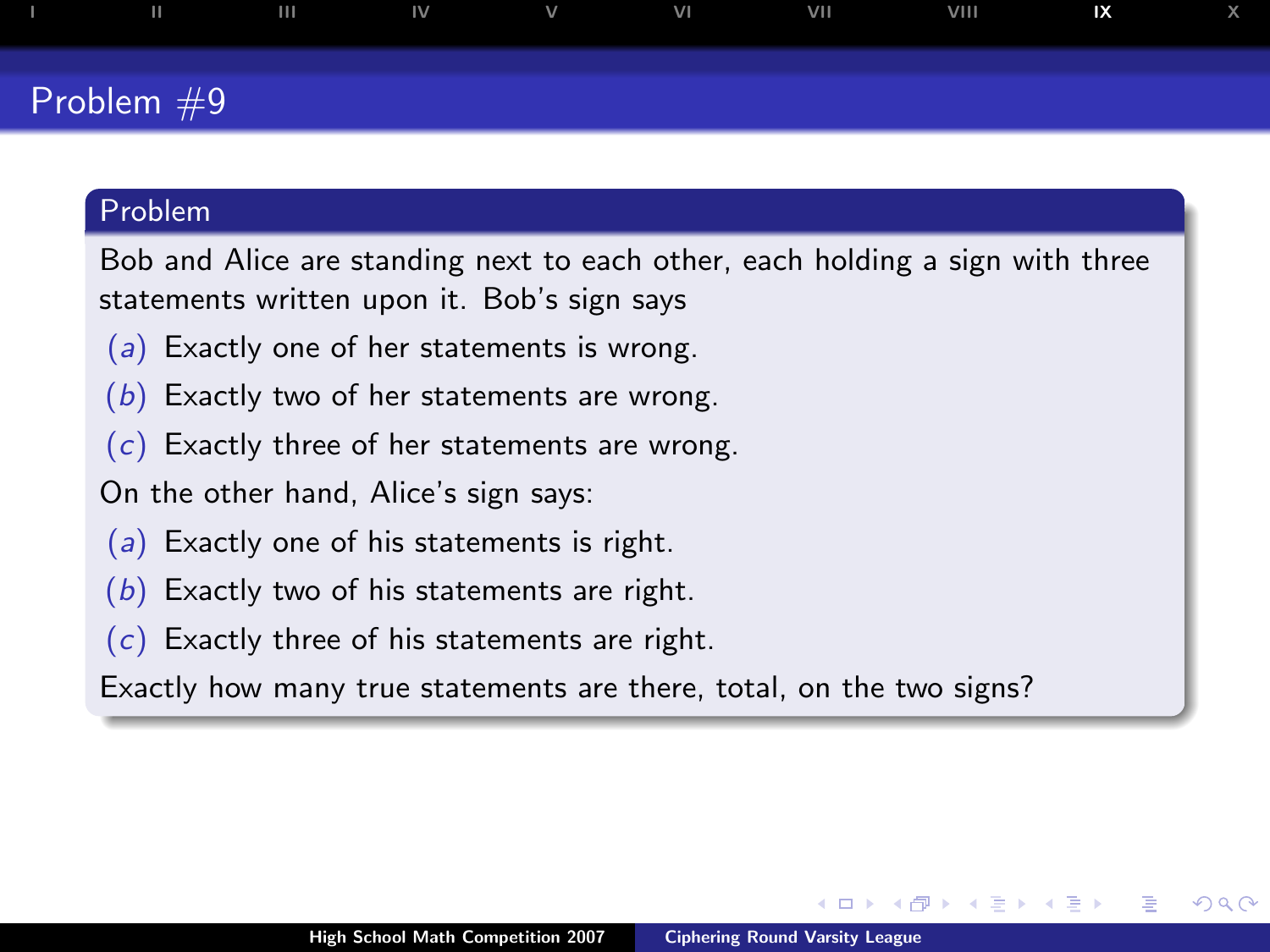# [I](#page-1-0) [II](#page-3-0) [III](#page-5-0) [IV](#page-7-0) [V](#page-9-0) [VI](#page-11-0) [VII](#page-13-0) [VIII](#page-15-0) **[IX](#page-17-0)** [X](#page-19-0) Problem #9

#### Problem

Bob and Alice are standing next to each other, each holding a sign with three statements written upon it. Bob's sign says

- (a) Exactly one of her statements is wrong.
- $(b)$  Exactly two of her statements are wrong.
- $(c)$  Exactly three of her statements are wrong.

On the other hand, Alice's sign says:

- (a) Exactly one of his statements is right.
- $(b)$  Exactly two of his statements are right.
- $(c)$  Exactly three of his statements are right.

Exactly how many true statements are there, total, on the two signs?

| Answer |                                                    |                                                                                                                       |  |
|--------|----------------------------------------------------|-----------------------------------------------------------------------------------------------------------------------|--|
|        |                                                    |                                                                                                                       |  |
|        |                                                    | - ◆ ロ ▶ → 伊 ▶ → ヨ ▶ → ヨ ▶ │ ヨ │ ◆ 9,4,0                                                                               |  |
|        | $11.1.01$ , $0.1.11$ , $0.1.1$ , $0.1.1$ , $0.007$ | and the following the contribution of the contribution of the contribution of the contribution of the contribution of |  |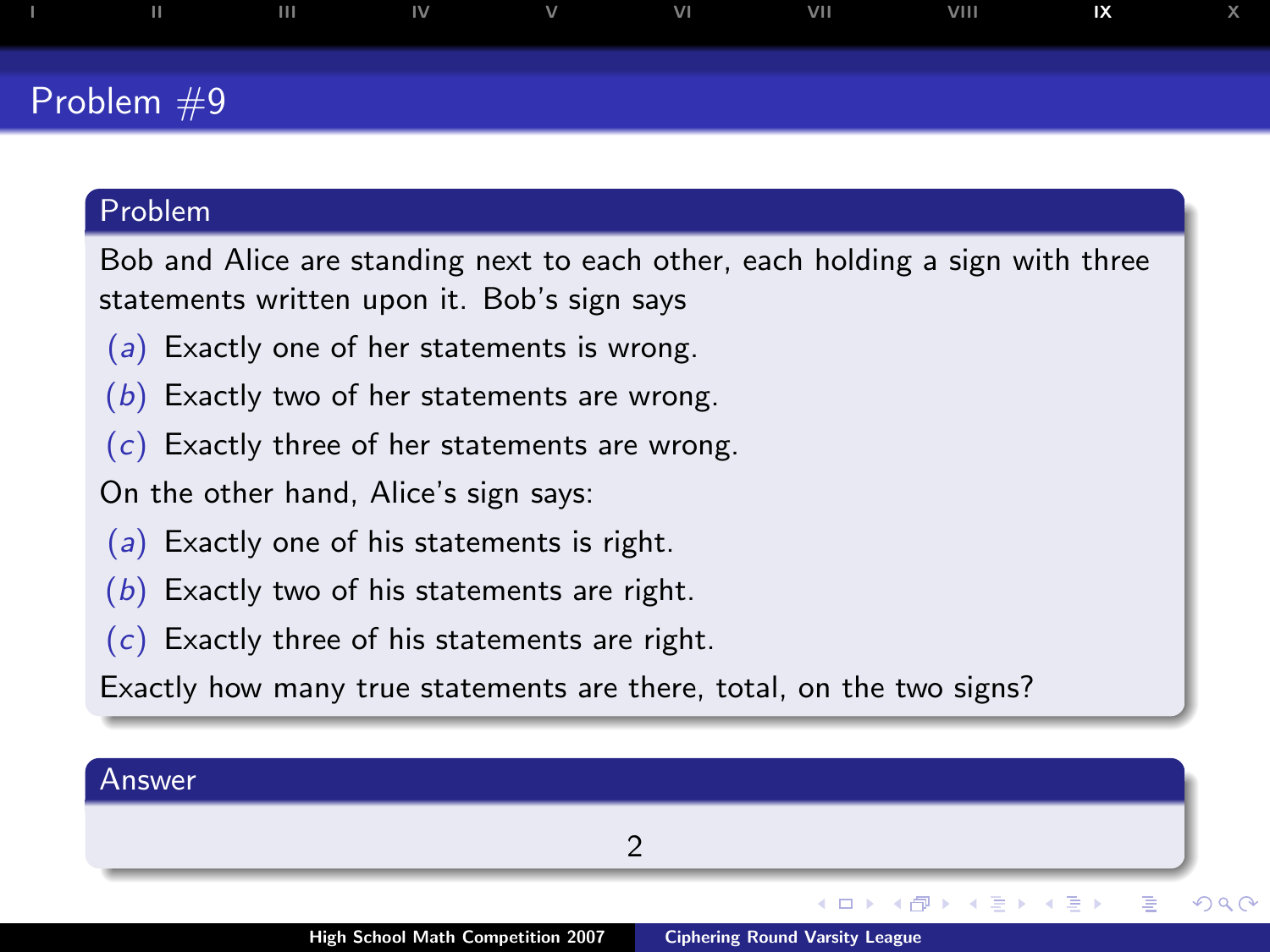

Let  $f(x) = ax - b|x|$ , where a and b are uniformly and independently chosen randomly between -1 and 1. Find the probability that  $f$  is onto.

 $\leftarrow$ 

 $2Q$ 

<span id="page-19-0"></span>э

Þ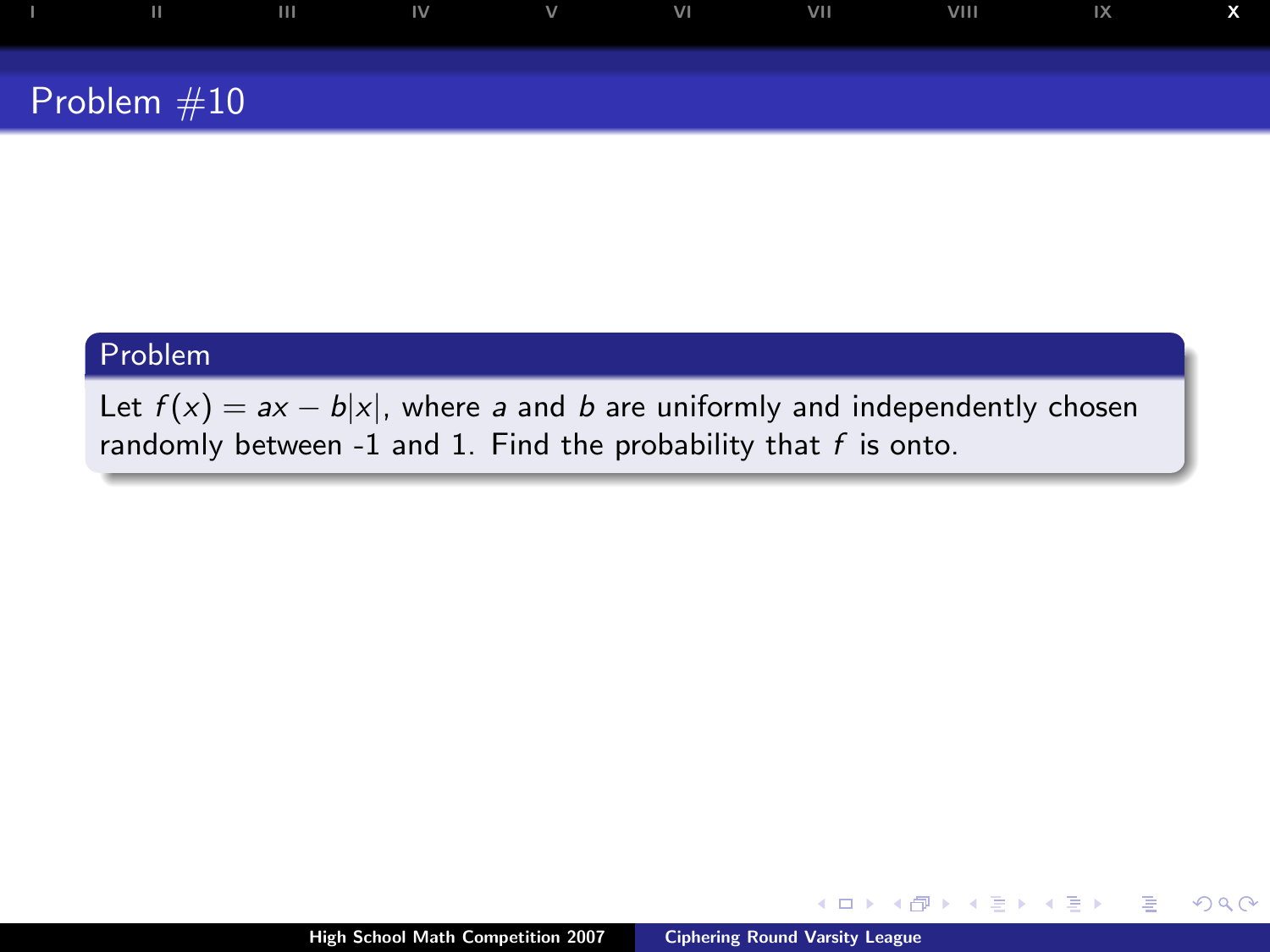| Ш             | . m | $\sim$ IV | $\vee$ | VI | <b>VII</b> | VIII | 1X |  |
|---------------|-----|-----------|--------|----|------------|------|----|--|
| Problem $#10$ |     |           |        |    |            |      |    |  |

Let  $f(x) = ax - b|x|$ , where a and b are uniformly and independently chosen randomly between -1 and 1. Find the probability that  $f$  is onto.

| Answer |                          |
|--------|--------------------------|
|        | $\overline{\phantom{a}}$ |

 $\leftarrow$   $\Box$ 

ミト œ.  $QQ$ 

э